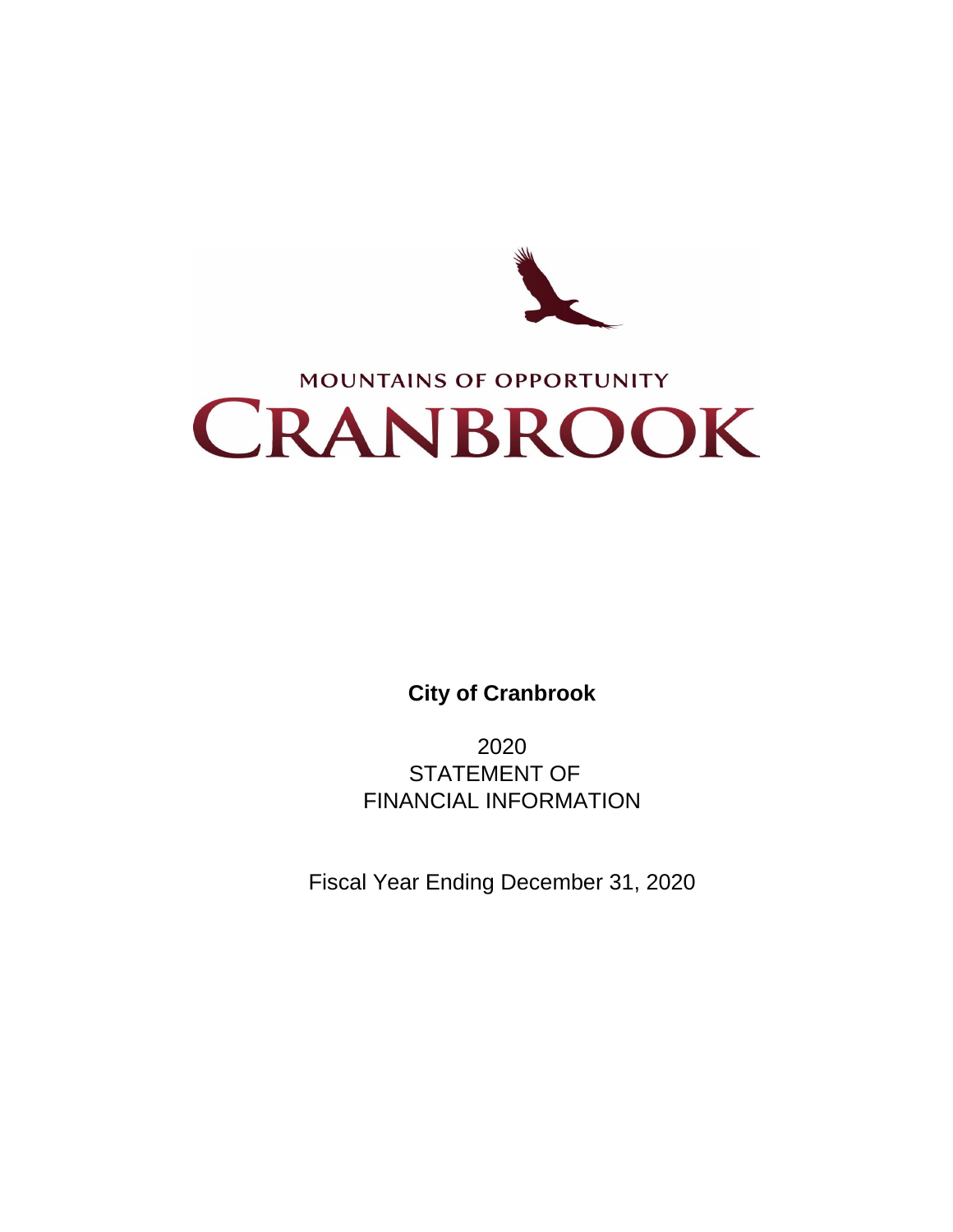# **The Corporation of the City of Cranbrook Schedule of Long-term Debt**

|                       | For the year ended December 31                             |                 |          | 2020             | 2019             |
|-----------------------|------------------------------------------------------------|-----------------|----------|------------------|------------------|
|                       |                                                            | <b>Maturity</b> |          |                  |                  |
| Bylaw                 | Purpose                                                    | Date            | Rate     |                  |                  |
| <b>General Fund</b>   |                                                            |                 |          |                  |                  |
| <b>Mortgages</b>      |                                                            |                 |          |                  |                  |
| 3348                  | Canada Life Assurance Company                              | 2030            | 7.250    | 6,394,813<br>\$  | \$<br>6,818,134  |
| 3698                  | <b>Bank of Montreal</b>                                    | 2020            | 3.800    | 5,729,758        | 6,196,960        |
|                       | Tembec                                                     | 2021            | 0.000    |                  | 1,911,000        |
|                       |                                                            |                 |          | 12,124,571       | 14,926,094       |
|                       |                                                            |                 |          |                  |                  |
| <b>Debenture Debt</b> |                                                            |                 |          |                  |                  |
| 3515                  | Cranbrook Public Library Building                          | 2026            | 1.750    | 1,157,177        | 1,324,925        |
| 3559                  | <b>Ridgeview Street LAS</b>                                | 2032            | 2.250    | 171,396          | 182,364          |
| 3662                  | Fire Hall Upgrade                                          | 2025            | 3.350    | 1,125,546        | 1,329,246        |
| 3682                  | <b>Memorial Arena Renovations</b>                          | 2027            | 3.400    | 967,162          | 1,084,904        |
| 3862                  | <b>Capital Roads</b>                                       | 2038            | 3.150    | 6,933,391        | 7,220,882        |
| 3708                  | Fibre Optic Broadband Infrastructure                       | 2031            | 4.200    | 483,458          | 517,928          |
|                       |                                                            |                 |          | 10,838,130       | 11,660,249       |
|                       |                                                            |                 |          |                  |                  |
|                       | Short Term Debt (5 years)<br><b>Fire Training Facility</b> | 2020            | Variable |                  |                  |
|                       |                                                            |                 |          |                  | 75,000           |
|                       | <b>Fire Water Truck</b>                                    | 2021            | Variable | 74,604           | 155,315          |
|                       | Fire Engine                                                | 2023            | Variable | 418,845          | 557,517          |
|                       |                                                            |                 |          | 493,449          | 787,832          |
| <b>Water Fund</b>     |                                                            |                 |          |                  |                  |
| <b>Debenture Debt</b> |                                                            |                 |          |                  |                  |
| 3300                  | Panorama Heights                                           | 2022            | 2.250    | 18,754           | 27,466           |
| 3435                  | <b>Patterson Street</b>                                    | 2022            | 1.800    | 15,370           | 22,668           |
| 3450                  | Phillips Div/Pipeline/Wells                                | 2023            | 2.850    | 822,511          | 1,070,994        |
| 3465                  | North Hill Water Trunk                                     | 2025            | 1.800    | 785,914          | 927,516          |
| 3581                  | 2007 Water Pressure Improvements                           | 2029            | 4.130    | 509,902          | 556,231          |
| 3862                  | Capital Roads                                              | 2038            | 3.150    | 1,848,904        | 1,925,569        |
|                       |                                                            |                 |          | 4,001,355        | 4,530,444        |
|                       |                                                            |                 |          |                  |                  |
| <b>Sewer Fund</b>     |                                                            |                 |          |                  |                  |
| <b>Debenture Debt</b> |                                                            |                 |          |                  |                  |
| 3301                  | Panorama Heights                                           | 2022            | 2.250    | 22,728           | 33,287           |
| 3626                  | Spray Irrigation (Field F3/Aeration)                       | 2030            | 1.280    | 430,715          | 465,209          |
| 3670                  | Waste Water Improvement Project                            | 2022            | 1.750    | 506,100          | 843,500          |
| 3862                  | <b>Capital Roads</b>                                       | 2038            | 3.150    | 462,226          | 481,392          |
|                       |                                                            |                 |          | 1,421,769        | 1,823,388        |
|                       |                                                            |                 |          |                  |                  |
|                       | <b>Total</b>                                               |                 |          | \$<br>28,879,273 | \$<br>33,728,007 |

Financial Information Act Regulation Schedule 1, section 4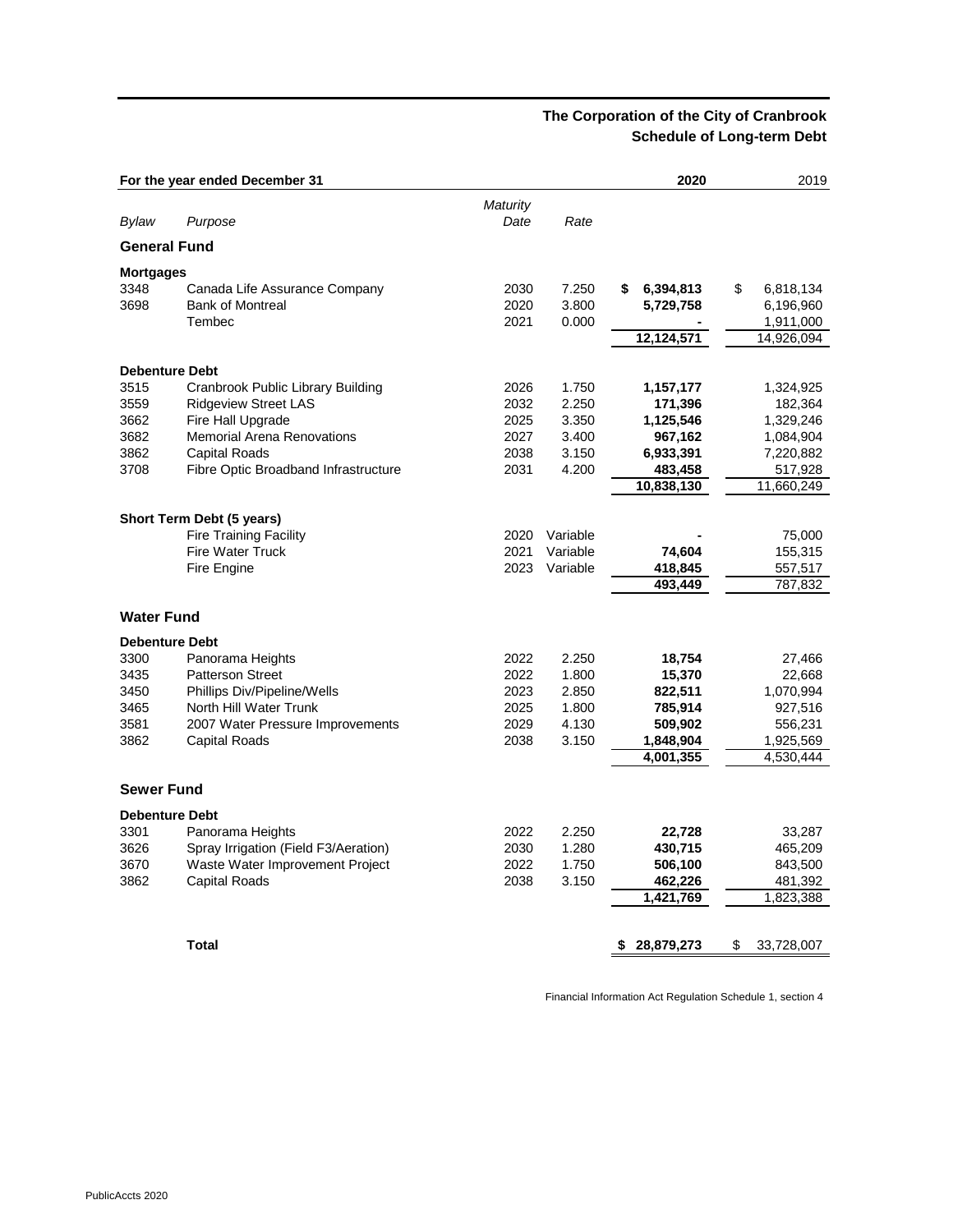# **The Corporation of the City of Cranbrook Guarantee and Indemnity Agreements As at December 31, 2020**

Guarantees and indemnities information for the Corporation of the City of Cranbrook is included in the notes to the 2020 Consolidated Financial Statements.

Financial Information Act Regulation Schedule 1, section 5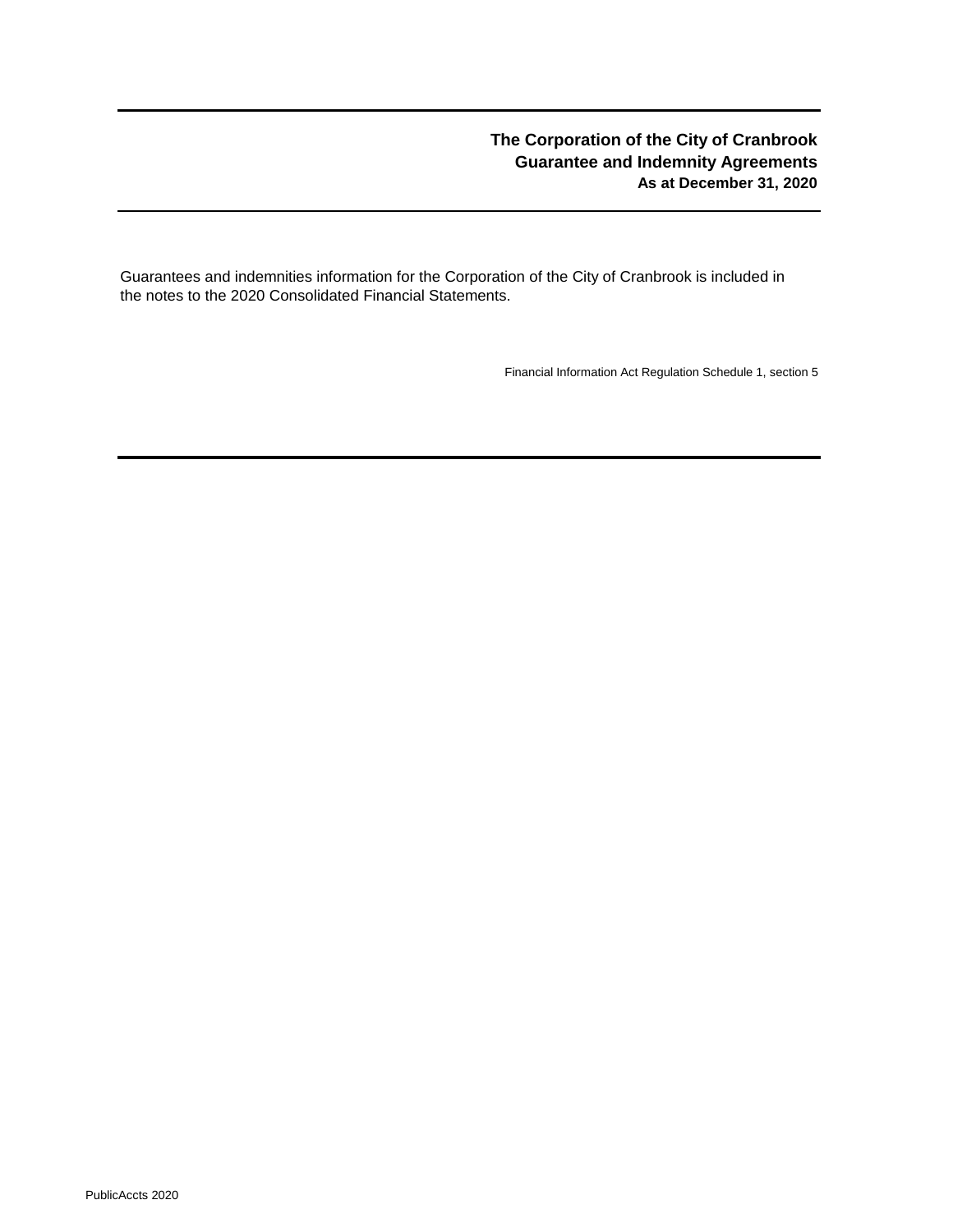| Name                                            | <b>Position</b> | Remuneration |    | <b>Expenses</b> |
|-------------------------------------------------|-----------------|--------------|----|-----------------|
| Pratt, L.                                       | Mayor           | \$<br>66,432 | \$ | 704             |
| Blissett, N.                                    | Councillor      | 24,222       |    | 770             |
| Graham, W.                                      | Councillor      | 24,222       |    | 434             |
| Hudak, J.                                       | Councillor      | 24,222       |    | 508             |
| Peabody, M.                                     | Councillor      | 24,222       |    | 514             |
| Popoff, R.                                      | Councillor      | 24,222       |    | 924             |
| Price, W.                                       | Councillor      | 24,222       |    | 514             |
| <b>Total Council Remuneration/Expenses</b>      |                 | 211,763      | S  | 4,368           |
| <b>Employer share of Council benefits:</b>      |                 |              |    |                 |
| <b>Employer Health Tax</b>                      |                 | \$<br>4,068  |    |                 |
| Group dental, extended health                   |                 | 15,228       |    |                 |
| <b>Receiver General</b>                         |                 | 5,401        |    |                 |
| <b>Total employer share of Council benefits</b> |                 | 24,697       |    |                 |

### **Contracts under Section 107 of** *Community Charter***:**

Section 107 of the *Community Charter* requires disclosure where a municipality enters into a contract in which a council member has a direct or indirect pecuniary interest.

No such contracts were entered into in 2020.

Financial Information Act Regulation Schedule 1, section 6(2)(a)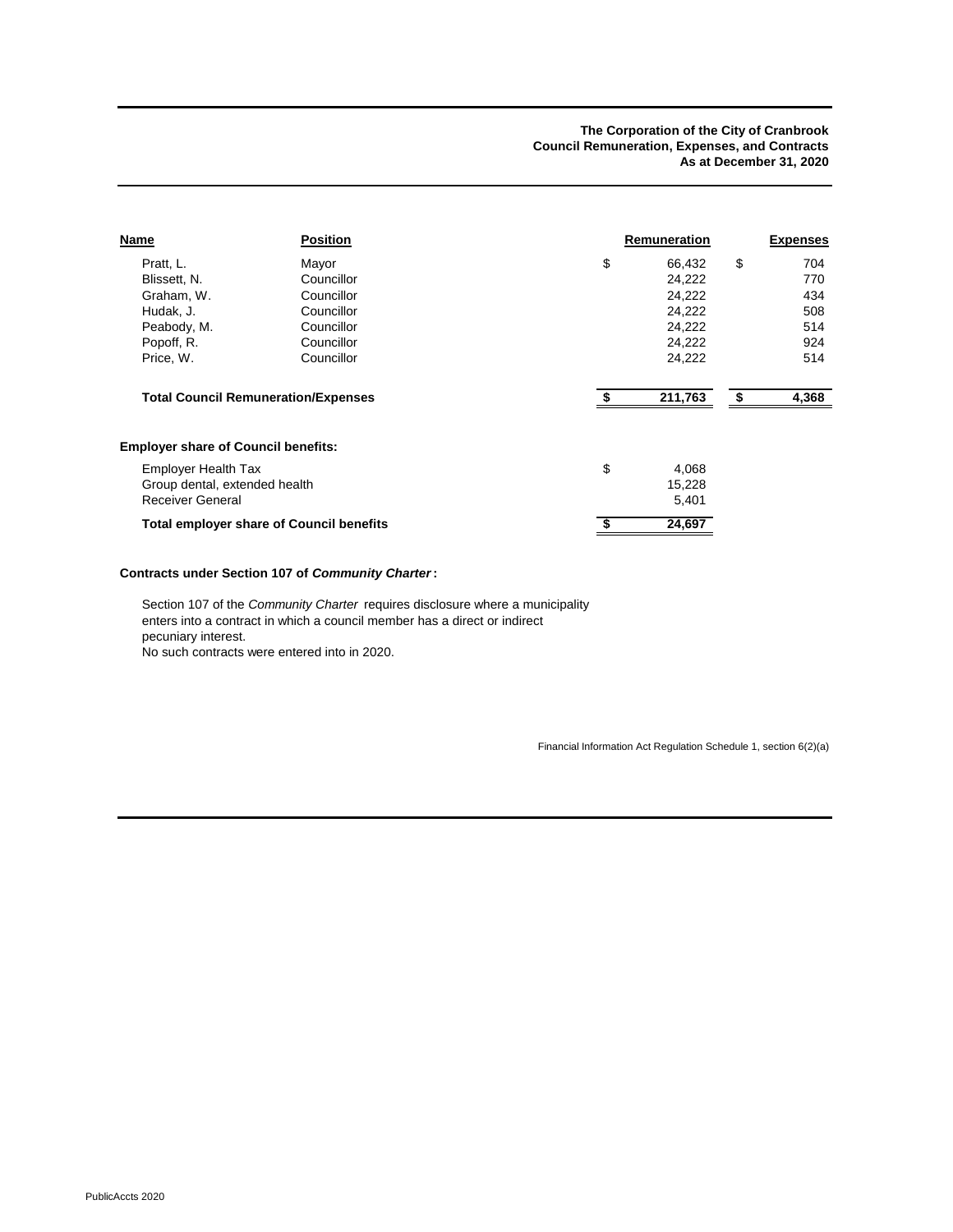**The Corporation of the City of Cranbrook Employee Remuneration and Expenses As at December 31, 2020**

| Name                    | <b>Position</b>                                     | <b>Total</b><br><b>Remuneration</b> * | <b>Expenses</b> |
|-------------------------|-----------------------------------------------------|---------------------------------------|-----------------|
| Anderson, Derrick       | Director, Public Works                              | \$<br>137,300                         | \$<br>245       |
| Ausman, Eric            | <b>Infomatics Manager</b>                           | 93,512                                |                 |
| Babuin, Tina            | Administrative Manager, CAOs Office                 | 105,703                               | 495             |
| Bain, John              | Fire Fighter                                        | 108,998                               | 3,167           |
| Baldwin, Sean           | Fire Fighter                                        | 110,097                               |                 |
| Bell, Steven            | Carpenter 1                                         | 81,786                                | 100             |
| Bertrand, Jeremy        | Fire Fighter                                        | 120,080                               |                 |
| Bettcher, Justin        | Fire Fighter                                        | 102,467                               | 3,167           |
| Brewer, Darren          | <b>Business Development Officer</b>                 | 93,516                                | 6,383           |
| Brown, Jeffrey          | Fire Fighter                                        | 137,203                               |                 |
| Cadieux, Tina           | Human Resources Business Partner                    | 90,711                                | 28              |
| Carson, Matt            | Fire Fighter                                        | 113,466                               |                 |
| Cavener, Brandon        | Fire Fighter                                        | 123,303                               |                 |
| Churchill, Chris        | Fire Fighter                                        | 106,927                               | 3,167           |
| Courtney, Charlene      | Deputy Director, Finance                            | 119,801                               | 1,914           |
| Davis, John             | Mechanic Foreman                                    | 89,130                                |                 |
| Dorris, Parker          | Fire Fighter                                        | 103,099                               | 3,167           |
| Driver, Scott           | Director, Fire and Emergency Services               | 145,289                               | 1,626           |
| Dube, Ndaba             | Director, Human Resources                           | 122,077                               | 2,756           |
| Dueck, Marnie           | Corporate Officer/City Clerk                        | 107,892                               | 1,041           |
| Dunker, Rob             | <b>Building Inspector/Planning Technician</b>       | 84,616                                | 1,046           |
| Fraser, Ron             | Interim CAO, Director Engineering & Development Ser | 169,928                               | 4,216           |
| Girvin, Chad            | A/ Roads Foreman                                    | 78,283                                | 1,008           |
| Granville-martin, Jared | Fire Fighter                                        | 108,830                               | 541             |
| Green, Greg             | Fire Fighter                                        | 121,265                               |                 |
| Greenan, Chad           | Fire Fighter                                        | 107,046                               | 3,167           |
| Henry, Tim              | Information Systems Manager                         | 118,722                               | 14              |
| Herman, Brad            | Fire Fighter                                        | 90,620                                |                 |
| Hetu, Antony            | Deputy Director, Public Works                       | 116,180                               | 339             |
| Heywood, Paul           | Manager, Building & Bylaw Services                  | 124,132                               | 657             |
| Ivens, Ken              | Systems Administrator                               | 79,806                                |                 |
| Keiver, Kent            | Waterworks Foreman                                  | 77,461                                | 1,107           |
| Kennedy, D'arcy         | Fire Fighter                                        | 126,476                               | 1,000           |
| Kennelly, Thomas        | Fire Fighter                                        | 138,614                               |                 |
| Kim, David              | <b>Chief Administrative Officer</b>                 | 76,052                                |                 |
| King, Susan             | <b>Financial Analyst</b>                            | 90,813                                | 187             |
| Korven, Jordan          | <b>Commercial Transport Vehicle Mechanic</b>        | 76,780                                | 141             |
| Leclerc, Remi           | Carpenter 2                                         | 81,342                                | 989             |
| Liptak, Sam             | <b>Facility Supervisor</b>                          | 86,436                                |                 |
| Luce, Tony              | <b>Building Inspector/Planning Supervisor</b>       | 99,341                                | 3,984           |
| Mackinnon, Daniel       | Deputy Director, Fire & Emergency Services          | 121,301                               | 1,817           |
| Matejka, Michael        | Manager, Infrastructure Planning & Delivery         | 108,885                               | 1,656           |
| Mckenzie, Carleen       | Operator 2                                          | 77,149                                | 2,386           |
| Mummery, Carter         | <b>Flusher Operator</b>                             | 76,374                                | 648             |
| Mummery, Curtis         | <b>Construction Compliance Technologist</b>         | 86,242                                | 917             |
| Munro, William          | Fire Fighter                                        | 132,008                               |                 |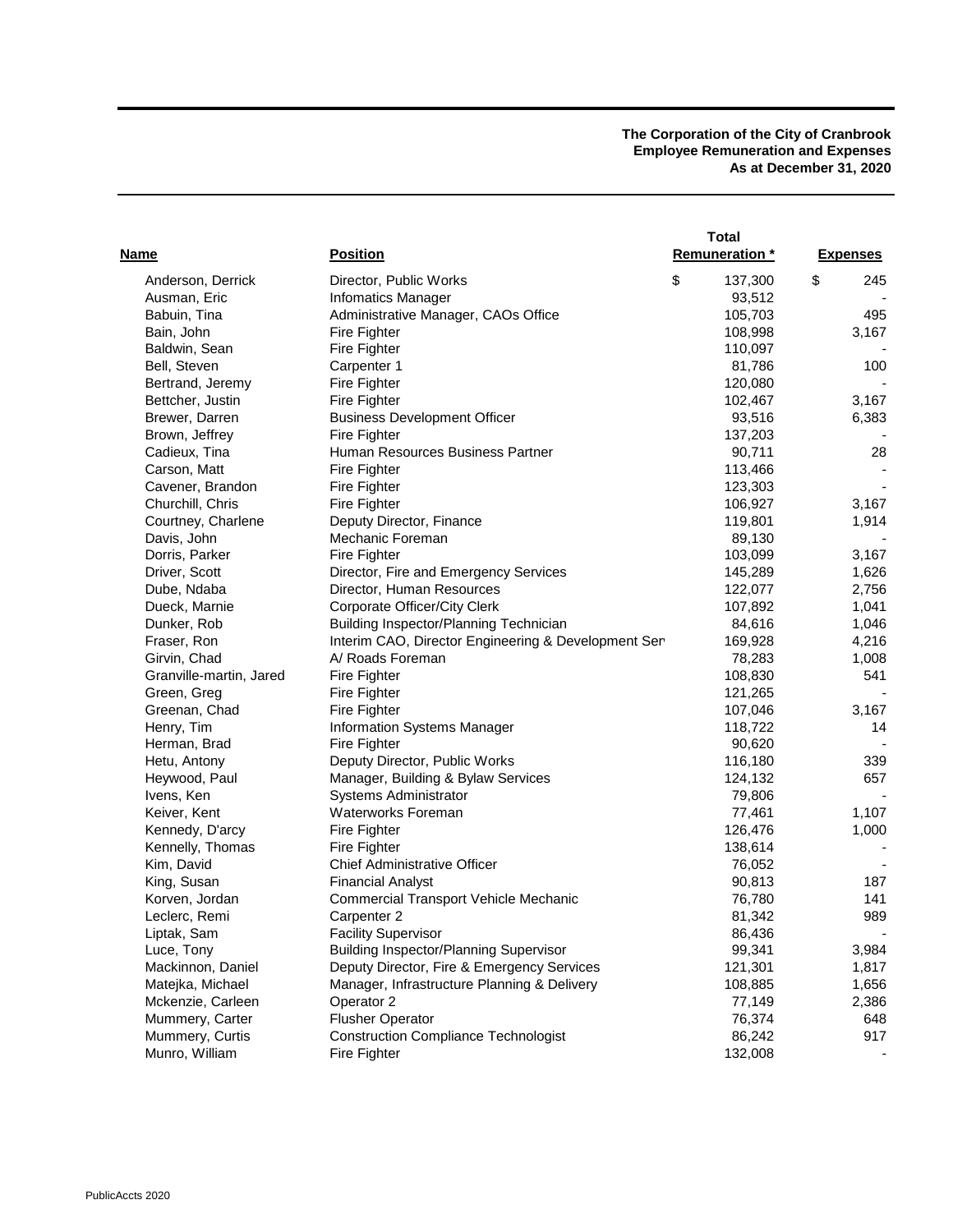| New, Michael Christopher                         | Director, Recreation & Culture            |                           | 135,308    | 273           |
|--------------------------------------------------|-------------------------------------------|---------------------------|------------|---------------|
| Osborne, Charlotte                               | Director, Finance                         |                           | 141,488    | 2,564         |
| Pannell, Steven                                  | Fire Fighter                              |                           | 89,519     | 3,167         |
| Paulsen, Stacy                                   | <b>Facility Operations Manager</b>        |                           | 110,803    |               |
| Penson, Curtis                                   | Manager, Engineering & Field Services     |                           | 115,388    | 2,490         |
| Perrault, Jason                                  | Public Works Manager                      |                           | 102,645    | 6,183         |
| Pocha, Katelyn                                   | Water/Wastewater Project Manager          |                           | 95,805     | 329           |
| Pocock, Mathew                                   | Parks Foreman                             |                           | 82,911     | 1,554         |
| Price, Robert                                    | <b>Community Planner</b>                  |                           | 105,894    |               |
| Quilliam, Scott                                  | Electrician                               |                           | 95,493     | 100           |
| Relkoff, Paul                                    | Fire Fighter                              |                           | 135,787    |               |
| Robertson, Murray                                | <b>Fire Prevention Coordinator</b>        |                           | 113,281    |               |
| Semeniuk, Everett                                | Electrician                               |                           | 86,079     | 425           |
| Smith, Melissa                                   | <b>Financial Services Manager</b>         |                           | 114,443    | 2,051         |
| Spence, Carmon                                   | Office Manager                            |                           | 84,507     |               |
| Spowart Andrew, Fergus                           | Fire Fighter                              |                           | 108,903    | 379           |
| Swanson, Cody                                    | Fire Fighter                              |                           | 107,815    | 420           |
| Thorsteinson, Kelly Anne                         | Executive Assistant, CAO & Mayor          |                           | 89,241     | 129           |
| Toorenburgh, Jodine                              | Recreation Program & Staffing Coordinator |                           | 87,295     |               |
| Veg, Rob                                         | Manager of Planning                       |                           | 120,394    | 569           |
| Videto, Kyle                                     | <b>Senior Utility Operator</b>            |                           | 80,516     | 1,905         |
| Yee, Gordon                                      | Fire Fighter                              |                           | 130,423    |               |
| Young, Graeme                                    | Lead Hand                                 |                           | 93,154     | 2,023         |
| Zettel, Christopher                              | <b>Corporate Communications Officer</b>   |                           | 103,745    | 357           |
| Employee Gross Earnings (over \$75,000)          |                                           |                           | 7,397,899  | 77,991        |
| Employee Gross Earnings (\$75,000 and less)      |                                           |                           | 5,547,495  | 45,932        |
|                                                  |                                           | \$                        | 12,945,394 | \$<br>123,923 |
| <b>Employer share of Employee benefits:</b>      |                                           |                           |            |               |
| <b>Receiver General</b>                          |                                           | \$                        | 600,440    |               |
| Medical/Employer Health Tax                      |                                           |                           | 247,287    |               |
| Pension Corporation                              |                                           |                           | 1,258,868  |               |
| Group insurance, dental, extended health         |                                           |                           | 1,031,781  |               |
| <b>Workers' Compensation Board</b>               |                                           |                           | 244,023    |               |
| <b>Total Employer share of Employee benefits</b> |                                           | $\boldsymbol{\mathsf{s}}$ | 3,382,398  |               |

*\* Total Remuneration includes Taxable Benefits*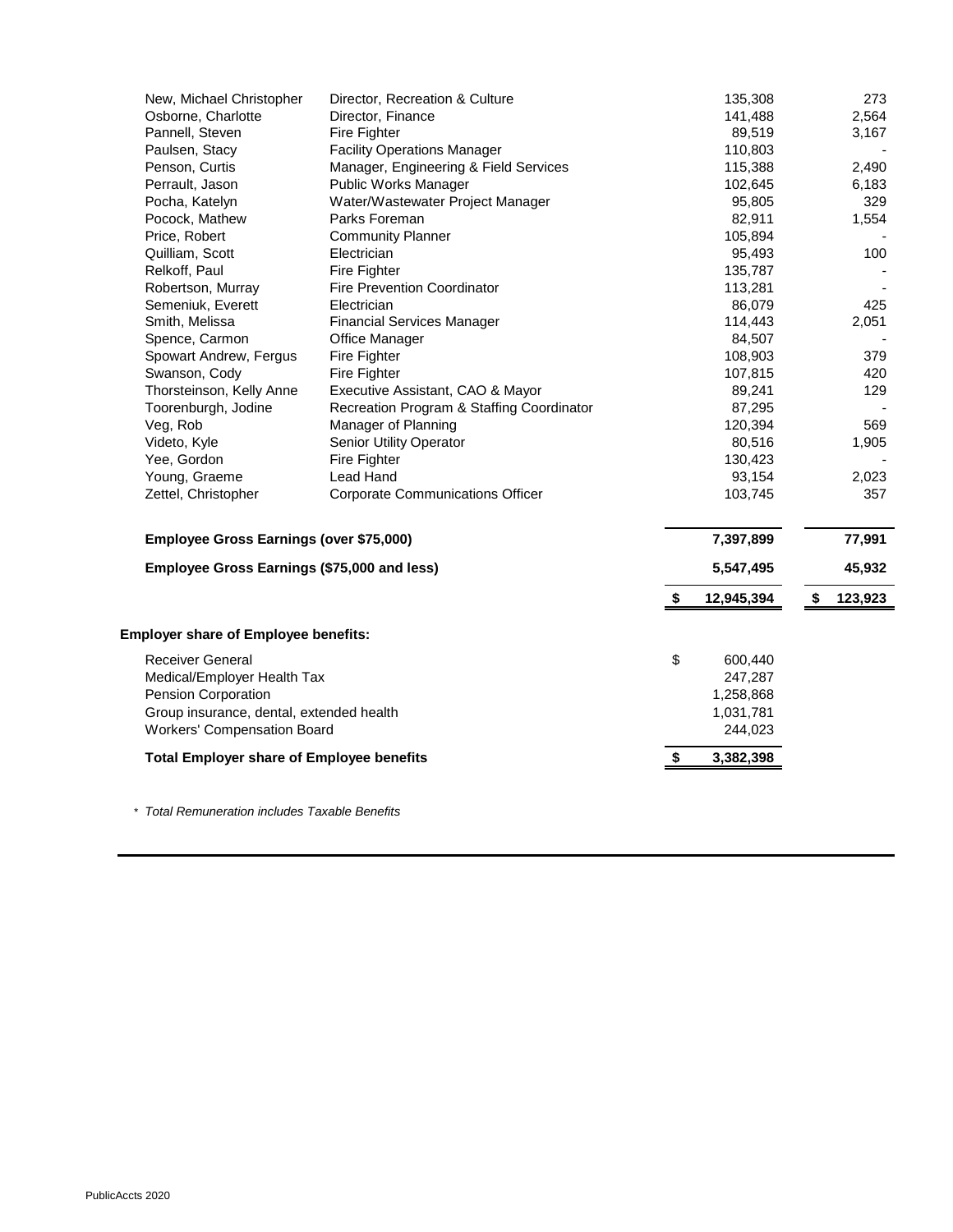There was one (1) severance agreement made between the Corporation of the City of Cranbrook and its non-unionized employees during the fiscal year ended December 31, 2020.

The agreement represents twelve (12) months of compensation.\*

\* Compensation is based on salary and benefits.

Financial Information Act Regulation, Schedule 1,section 6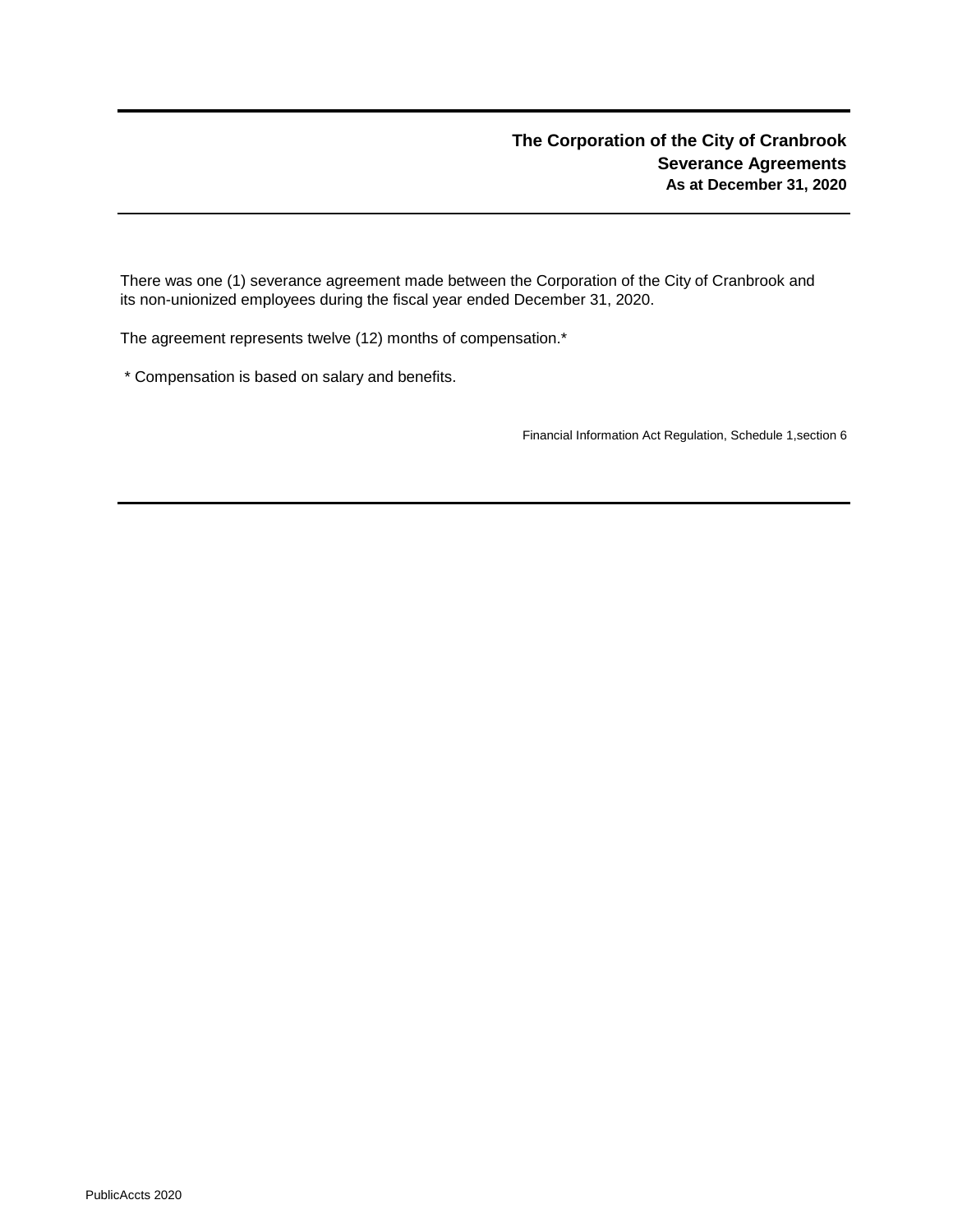#### The Corporation of the City of Cranbrook Payments Made for Provision of Goods or Services For the year ended December 31, 2020

| Suppliers who received aggregate payments exceeding \$25,000: |                    |
|---------------------------------------------------------------|--------------------|
| 1203813 BC LTD.                                               | \$<br>32,568       |
| A-MAIS TECHNOLOGIES                                           | 59,096             |
| AARDVARK PAVEMENT MARKING SERVICES                            | 103,986.20         |
| ACCESS INFORMATION MANAGEMENT OF CANADA                       | 73,993.59          |
| ALFRED HUMMEL CONTRACTOR LTD                                  | 38,405             |
| <b>ANKORS</b>                                                 | 42,262             |
| <b>AUSTIN ENGINEERING LTD</b><br><b>BANK OF MONTREAL</b>      | 66,329             |
| BARRIE MACKAY CONTRACTING LTD.                                | 830,197<br>736,905 |
| <b>BC ASSESSMENT</b>                                          | 173,585            |
| <b>BC HYDRO</b>                                               | 1,124,115          |
| <b>BC TRANSIT</b>                                             | 821,588            |
| <b>BDO CANADA LLP</b>                                         | 39,392             |
| BEE-CLEAN BUILDING MAINTENANCE INC.                           | 81,548             |
| <b>BRITISH COLUMBIA SPCA</b>                                  | 35,469             |
| <b>BUILDING CONSULTING SERVICES</b>                           | 51,731             |
| BUREAU VERITAS CANADA (2019) INC.                             | 120,452            |
| <b>CAMAL FOUNDATION</b>                                       | 110,225.00         |
| CANADA LIFE ASSURANCE COMPANY<br><b>CANADA POST</b>           | 896,651<br>27,776  |
| CANADA REVENUE AGENCY                                         | 3,550,981          |
| CANADA WEST REFRIGERATION LTD.                                | 342,227            |
| CENTRIX CONTROL SOLUTIONS LP                                  | 161,030            |
| CENTRIX CONTROL SOLUTIONS LP                                  | 62,099             |
| CHRIS HAUPRICH CONTRACTING                                    | 59,571             |
| CITY GLASS AND WINDSHIELD SHOP LTD.                           | 64,462             |
| <b>CITY SPACES</b>                                            | 47,345             |
| <b>CLEARTECH INDUSTRIES</b>                                   | 71,650             |
| COLUMBIA OUTDOOR SCHOOL                                       | 67,200             |
| COMPASS GROUP CANADA LTD<br>COPCAN CIVIL LTD                  | 58,109<br>153,709  |
| <b>CRABBY PRODUCTIONS</b>                                     | 56,906             |
| CRANBROOK BUILDING CENTRE LTD                                 | 25,299             |
| CRANBROOK CHAMBER OF COMMERCE                                 | 71,127             |
| CRANBROOK DAILY TOWNSMAN                                      | 29,480             |
| <b>CRANBROOK DODGE</b>                                        | 35,765             |
| <b>CRANBROOK PUBLIC LIBRARY</b>                               | 165,261            |
| <b>CRANBROOK TOURISM</b>                                      | 35,000             |
| <b>CUPE 2090</b>                                              | 118,722            |
| CYBERLINK SYSTEMS CORP                                        | 30,010             |
| DB PERKS & ASSOCIATES LTD DBA COMMERCIAL                      | 34,263             |
| DCI TECHNOLOGIES INC.<br>DELL FINANCIAL SERVICES              | 27,774<br>59,981   |
| DEMANIUK, RONNIE JAMES                                        | 30,000             |
| DENHAM FORD (BC) LTD.                                         | 46,218             |
| DISPLAY DEVELOPMENT GROUP                                     | 28,986             |
| DOMINION POOLS CANADA INC.                                    | 40,425             |
| E.B. HORSMAN & SON                                            | 82,698             |
| ECONOLITE CANADA INC.                                         | 65,529             |
| ELECTROGAS MONITORS                                           | 36,338             |
| ELEVATE AIRPORTS INC.                                         | 1,267,902          |
| <b>EMCO CORPORATION</b>                                       | 157,988            |
| ESRI CANADA LTD<br>EVERGREEN BUILDING MAINTENANCE INC         | 111,665<br>66,817  |
| FAB-RITE SERVICE LTD.                                         | 75,922             |
| FILEHOLD SYSTEMS INC.                                         | 47,116             |
| FORTISBC ENERGY INC.                                          | 196,807            |
| FREIGHTLINER OF CRANBROOK LTD                                 | 54,015             |
| <b>GALLY EQUIPMENT SERVICES LTD</b>                           | 190,703            |
| GFL ENVIRONMENTAL INC.                                        | 30,404             |
| GREEN MOUNTAIN JANITORIAL SERVICES INC                        | 119,210            |
| GUILLEVIN INTERNATIONAL CO.                                   | 260,507            |
| <b>HARRIS &amp; COMPANY</b>                                   | 43,504             |
| HOP STUDIOS INC.                                              | 48,575             |
| <b>HOSKIN SCIENTIFIC</b><br>HOULE ELECTRIC LTD.               | 25,456<br>123,809  |
|                                                               |                    |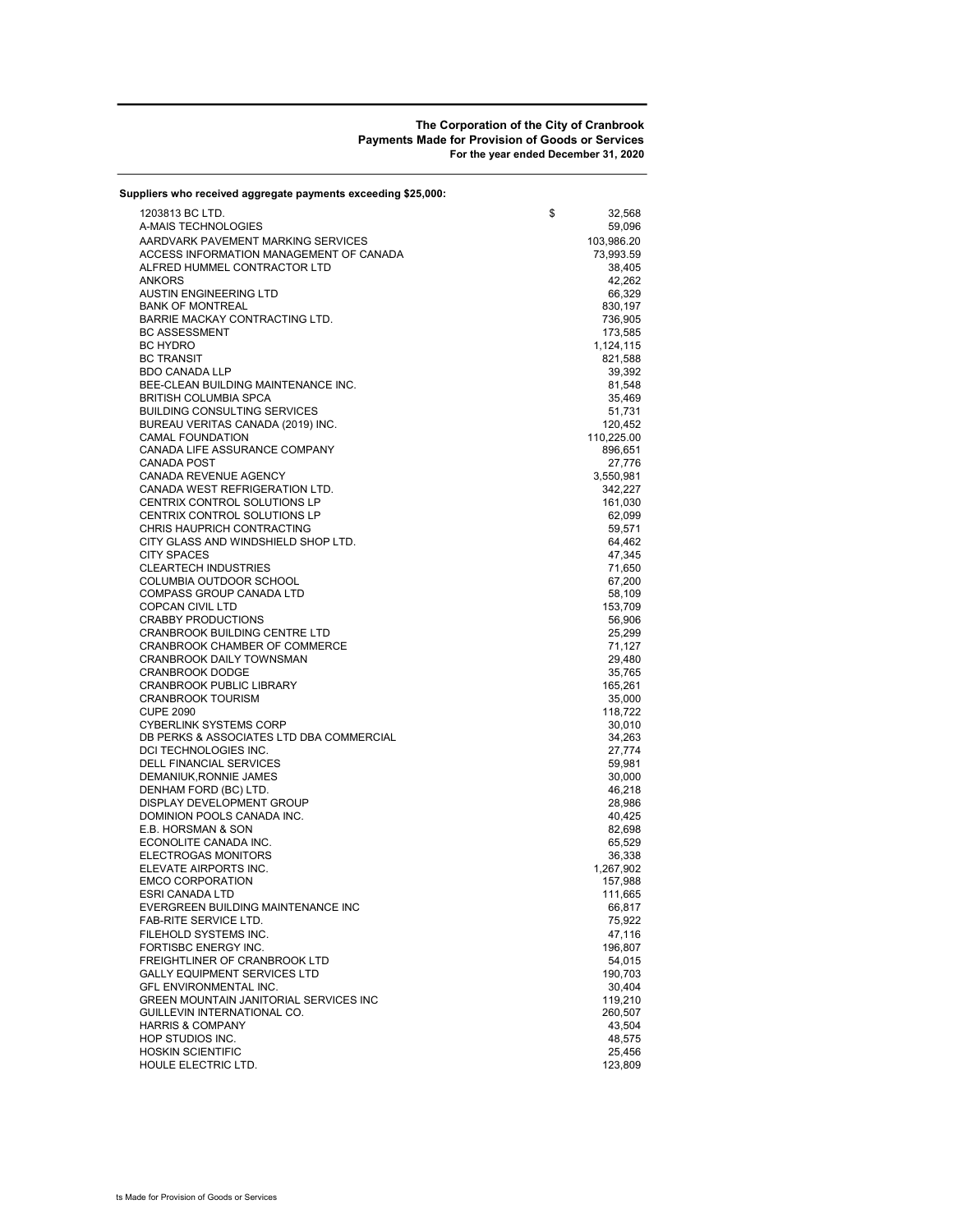#### The Corporation of the City of Cranbrook Payments Made for Provision of Goods or Services For the year ended December 31, 2020

| IAFF                                                             | 71,247    |
|------------------------------------------------------------------|-----------|
| ICBC                                                             | 113,110   |
| <b>ICONIX WATERWORKS LP</b>                                      | 79,739    |
| INTERIOR SEED AND FERTILIZER LTD.                                | 136,258   |
| ISL ENGINEERING AND LAND SERVICES LTD                            | 57,081    |
| J.R. DRILLING                                                    | 41,970    |
| JACKSON'S HEATING & AIR CONDITIONING                             | 29,118    |
| JRJ FENCING                                                      | 31,161    |
| KALA GEOSCIENCES LTD.                                            | 54,964    |
| KELOWNA SAFETY SURFACING                                         | 47,297    |
| KLEYSEN GROUP LP                                                 | 28,868    |
| KOOTENAY EAST REGIONAL HOSPITAL DISTRICT                         | 921,023   |
| <b>LIDSTONE &amp; COMPANY</b>                                    | 329,176   |
| LORDCO AUTO PARTS LTD                                            |           |
| LOST CREEK ENTERPRISES LTD.                                      | 45,806    |
|                                                                  | 234,295   |
| LOTIC ENVIRONMENTAL LTD.                                         | 71,566    |
| M & K PLUMBING & HEATING CO. LTD.                                | 28,819    |
| M.B. LABORATORIES LTD.                                           | 128,356   |
| MARTECH MOTOR WINDING LTD.                                       | 48,244    |
| <b>MARWEST INDUSTRIES LTD</b>                                    | 418,730   |
| MATRIX VIDEO COMMUNICATIONS CORP.                                | 72,646    |
| MCELHANNEY CONSULTING SERVICES LTD.                              | 207,054   |
| MEARL'S MACHINE WORKS LTD.                                       | 65,632    |
| MINISTER OF FINANCE - School Tax                                 | 686,857   |
| MINISTER OF FINANCE - Employer Health Tax                        | 247,287   |
| MINISTRY OF TRANSPORTATION &                                     | 395,375   |
| MORROW BIOSCIENCE LTD.                                           | 72,961    |
| MPE ENGINEERING LTD                                              | 58,065    |
| MUNICIPAL INSURANCE ASSOCIATION OF BC                            | 189,430   |
| MUNICIPAL PENSION PLAN                                           | 2,313,240 |
| <b>NEW DAWN CONSTRUCTION LTD</b>                                 | 743,767   |
| <b>NSC MINERALS LTD</b>                                          | 84,241    |
| PEAK SECURITY SERVICES                                           | 39,785    |
| POWER PAVING LTD.                                                | 135,942   |
| POWERLAND COMPUTERS LTD                                          | 42,640    |
| PRISM ENGINEERING LTD.                                           | 50,830    |
| RAYONIER A.M. CANADA G.P.                                        | 1,032,000 |
| RBBS TELECOM INC.                                                |           |
|                                                                  | 48,676    |
| RECEIVER GENERAL FOR CANADA                                      | 4,716,096 |
| REGIONAL DISTRICT OF EAST KOOTENAY                               | 2,253,972 |
| REGIONAL DISTRICT OF EAST KOOTENAY / MUNICIPAL FINANCE AUTHORITY | 2,490,849 |
| REMCAN PROJECTS LP                                               | 76,263    |
| RMoffice SOLUTIONS LTD                                           | 59,763    |
| ROCKY MOUNTAIN ENERGY LTD.                                       | 215,633   |
| ROCKY MOUNTAIN PHOENIX                                           | 49,795    |
| ROLLINS MACHINERY LIMITED                                        | 358,410   |
| SALVADOR READY MIX CONCRETE LTD.                                 | 104,897   |
| SANDOR RENTAL EQUIPMENT LTD.                                     | 35,165    |
| SHAW CABLESYSTEMS (B.C.) LTD                                     | 26,718    |
| SNC-LAVALIN INC.                                                 | 314,964   |
| SPECTRUM RESOURCE GROUP INC.                                     | 29,890    |
| SUN LIFE ASSURANCE COMPANY OF CANADA                             | 1,116,344 |
| TELUS COMMUNICATIONS (BC) INC                                    | 36,028    |
| TELUS MOBILITY (BC)                                              | 35,930    |
| TERUS CONSTRUCTION LTD.                                          | 1,063,200 |
| TRI-KON PRECAST PRODUCTS LTD.                                    | 74,384    |
| TYBO CONTRACTING LTD.                                            | 722,456   |
| URBAN SYSTEMS LTD                                                | 656,665   |
| <b>VIMAR EQUIPMENT LTD</b>                                       | 27,260    |
| WAVE POINT CONSULTING LTD.                                       | 69,801    |
| WaVv                                                             | 38,212    |
| WELMAR RECREATIONAL PRODUCTS INC                                 | 378,472   |
| <b>WESTERN FINANCIAL GROUP</b>                                   | 297,247   |
|                                                                  |           |
| WESTERN NOISE CONTROL LTD.                                       | 77,175    |
| WESTERN ROOFING MASTER ROOFERS LTD.                              | 2,578,990 |
| WESTERN WATER ASSOCIATES LTD                                     | 48,149    |
| WOLSELEY MECHANICAL GROUP                                        | 64,306    |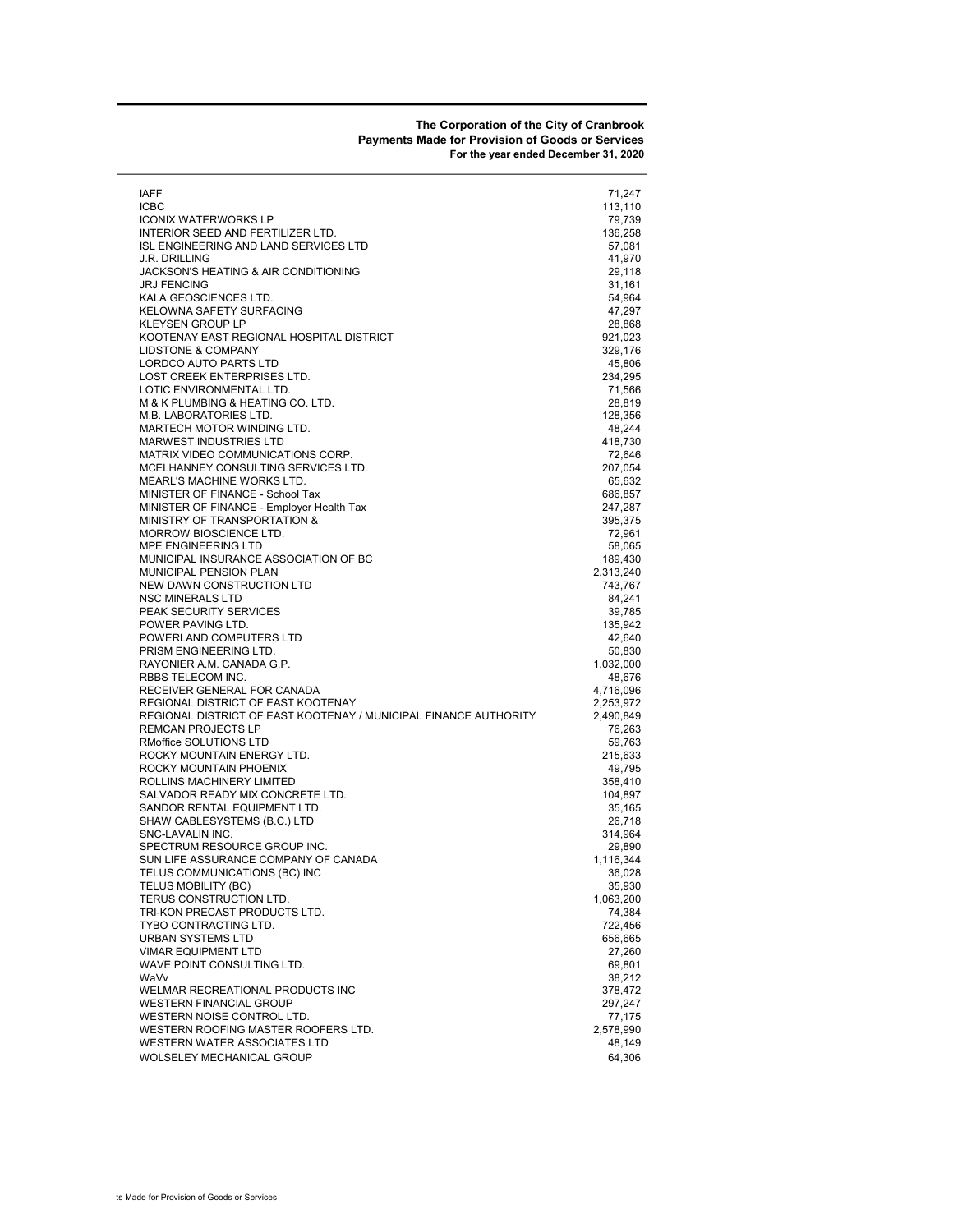#### The Corporation of the City of Cranbrook Payments Made for Provision of Goods or Services For the year ended December 31, 2020

| WOODLAND EQUIPMENT INC.<br><b>WORKSAFE BC</b>                          | 355,457<br>244.023 |
|------------------------------------------------------------------------|--------------------|
| Total aggregate payments exceeding \$25,000                            | 41,964,606         |
| Consolidated total paid to suppliers who received aggregate payments   |                    |
| of \$25,000 or less                                                    | 3,342,672          |
| Payments to suppliers for grants and contributions exceeding \$25,000: |                    |
| <b>Cranbrook Curling Association</b>                                   | 50.000             |
| Cranbrook Public Library                                               | 639.205            |
| Key City Theatre Society                                               | 90.000             |
| Total payments for grants and contributions exceeding \$25,000         | 779.205            |
| Total Payments Made for the Provision of Good or Services              | 46,086,483         |

Financial Information Act Regulation Schedule 1, section 7